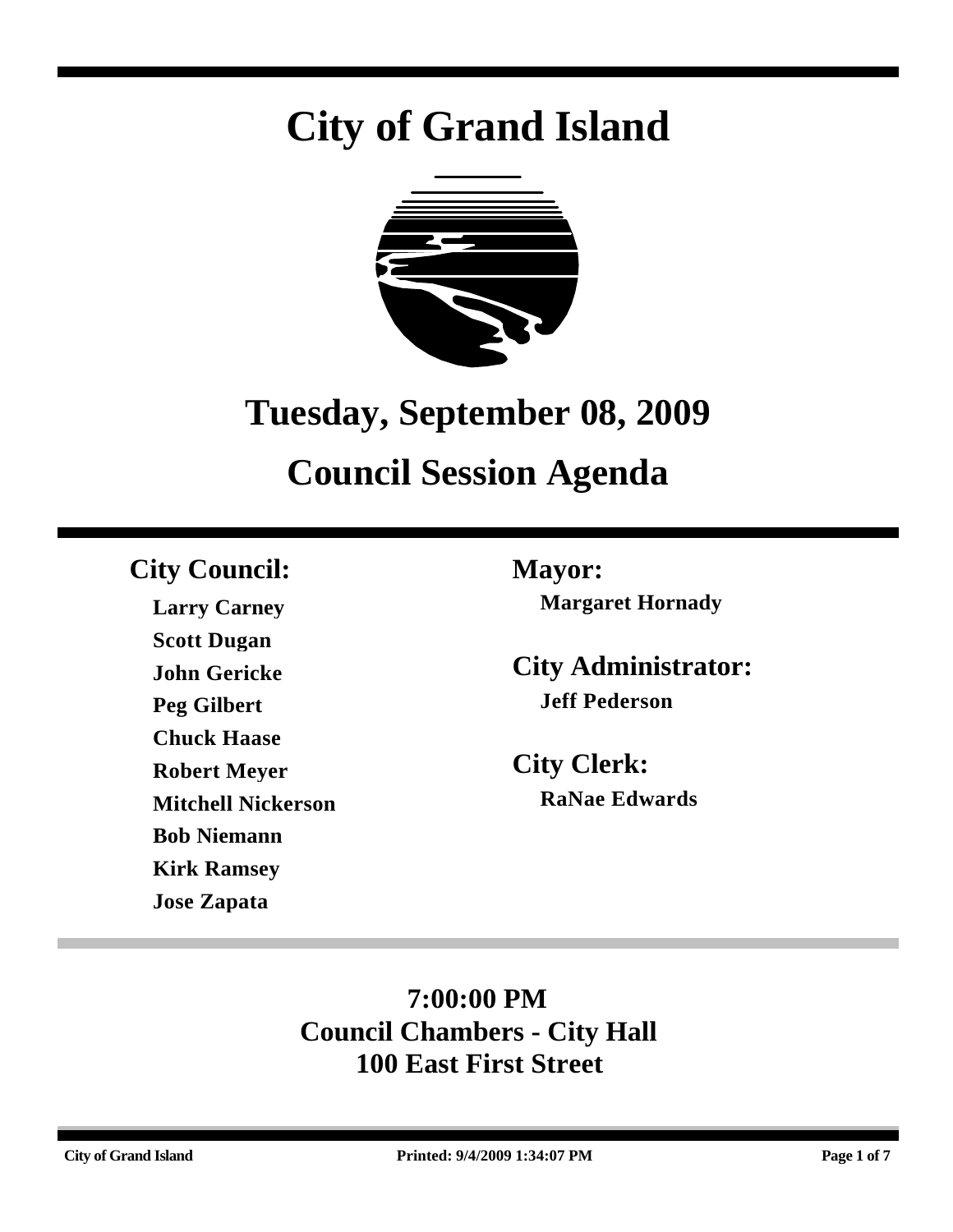#### **Call to Order**

**This is an open meeting of the Grand Island City Council. The City of Grand Island abides by the Open Meetings Act in conducting business. A copy of the Open Meetings Act is displayed in the back of this room as required by state law.**

**The City Council may vote to go into Closed Session on any agenda item as allowed by state law.**

#### **Invocation**

**Pledge of Allegiance**

**Roll Call**

#### **A - SUBMITTAL OF REQUESTS FOR FUTURE ITEMS**

**Individuals who have appropriate items for City Council consideration should complete the Request for Future Agenda Items form located at the Information Booth. If the issue can be handled administratively without Council action, notification will be provided. If the item is scheduled for a meeting or study session, notification of the date will be given.**

#### **B - RESERVE TIME TO SPEAK ON AGENDA ITEMS**

**This is an opportunity for individuals wishing to provide input on any of tonight's agenda items to reserve time to speak. Please come forward, state your name and address, and the Agenda topic on which you will be speaking.**

#### **MAYOR COMMUNICATION**

**This is an opportunity for the Mayor to comment on current events, activities, and issues of interest to the community.**

#### **C - PRESENTATIONS AND PROCLAMATIONS**

- **C1 Recognition of Michael Peterson, Fleet Services with the Public Works Department for 25 Years of Service with the City of Grand Island**
- **C2 Presentation from Central District Health Department Regarding H1N1 Update**

#### **D - BOARD OF EQUALIZATION**

**D1 #2009-BE-3 - Consideration of Determining Benefits for Business Improvement District #4, South Locust Street from Stolley Park Road to Fonner Park Road**

**D2 #2009-BE-4 - Consideration of Determining Benefits for Business Improvement**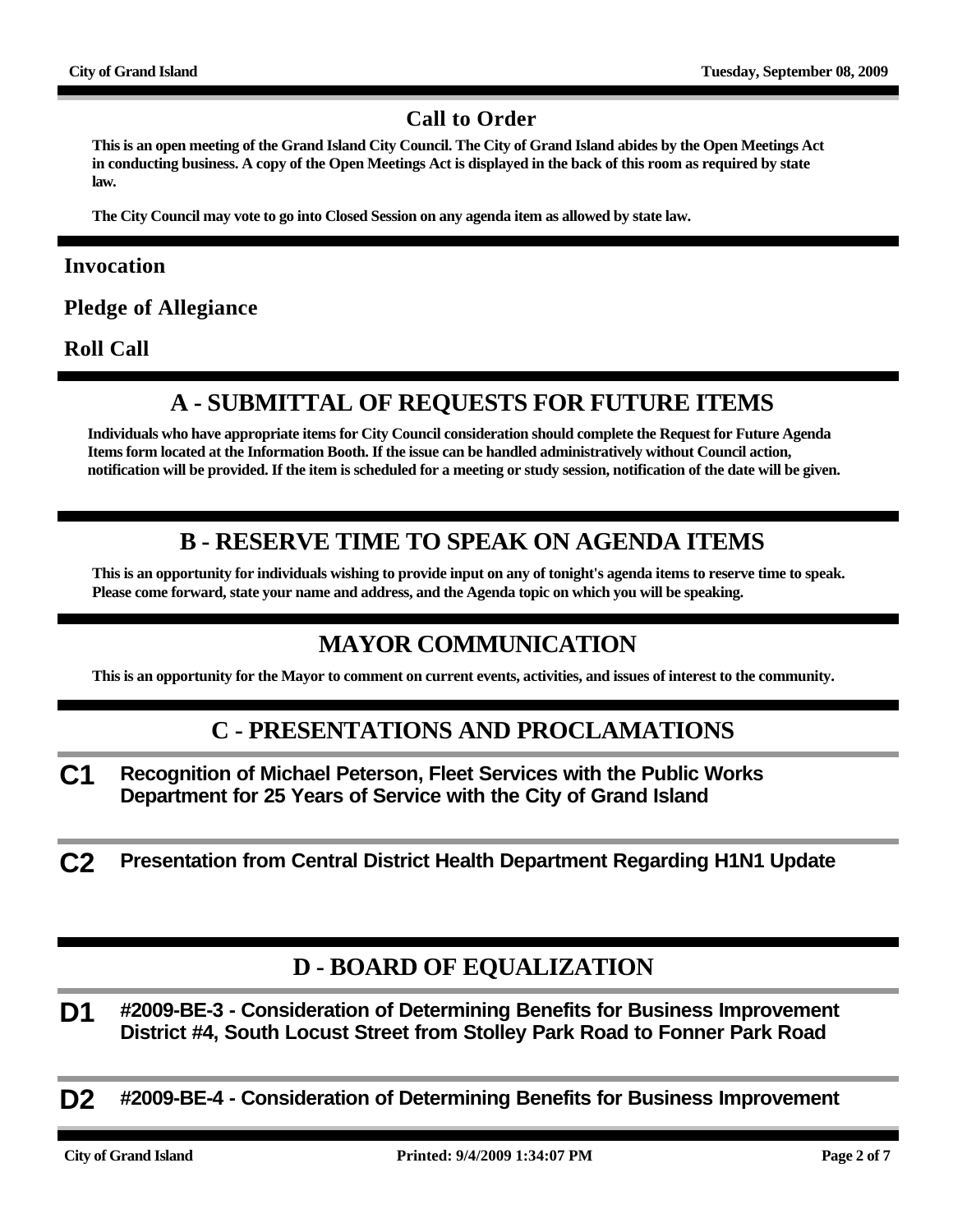**District #6, Second Street**

- **D3 #2009-BE-5 Consideration of Determining Benefits for Business Improvement District #7, South Locust from Stolley Park Road to Highway 34**
- **D4 #2009-BE-6 Consideration of Determining Benefits for Business Improvement District #8, Downtown**

#### **E - PUBLIC HEARINGS**

- **E1 Public Hearing on Request from Olsson Associates for a Conditional Use Permit for a Soil Vapor Extraction Trailer Located at 373 North Vine Street**
- **E2 Public Hearing Concerning Acquisition of Utility Easement 441 Pheasant Drive Rathgeber**
- **E3 Public Hearing on Acquisition of Alley Right of Way in Lot 9, Block 10 of Rollins Addition (Bank of Doniphan - 518 N Eddy Street)**
- **E4 Public Hearing on General Property, Parking District #2 (Ramp) and Community Development Authority Tax Request**
- **E5 Public Hearing on Establishing the Rates for the General Occupation Tax for Downtown Parking District No. 1**

*Are there any items the council would like removed from the consent agenda?*

#### **F - ORDINANCES**

- **F1 #9231 Consideration of Approving Salary Ordinance**
- **F2 #9232 Consideration of Vacation of East 52.8 Feet of Alley Between 5th and 6th Streets, from Clark Street to Eddy Street in Block 9 of Rollins Addition (Bank of Doniphan at 518 North Eddy Street)**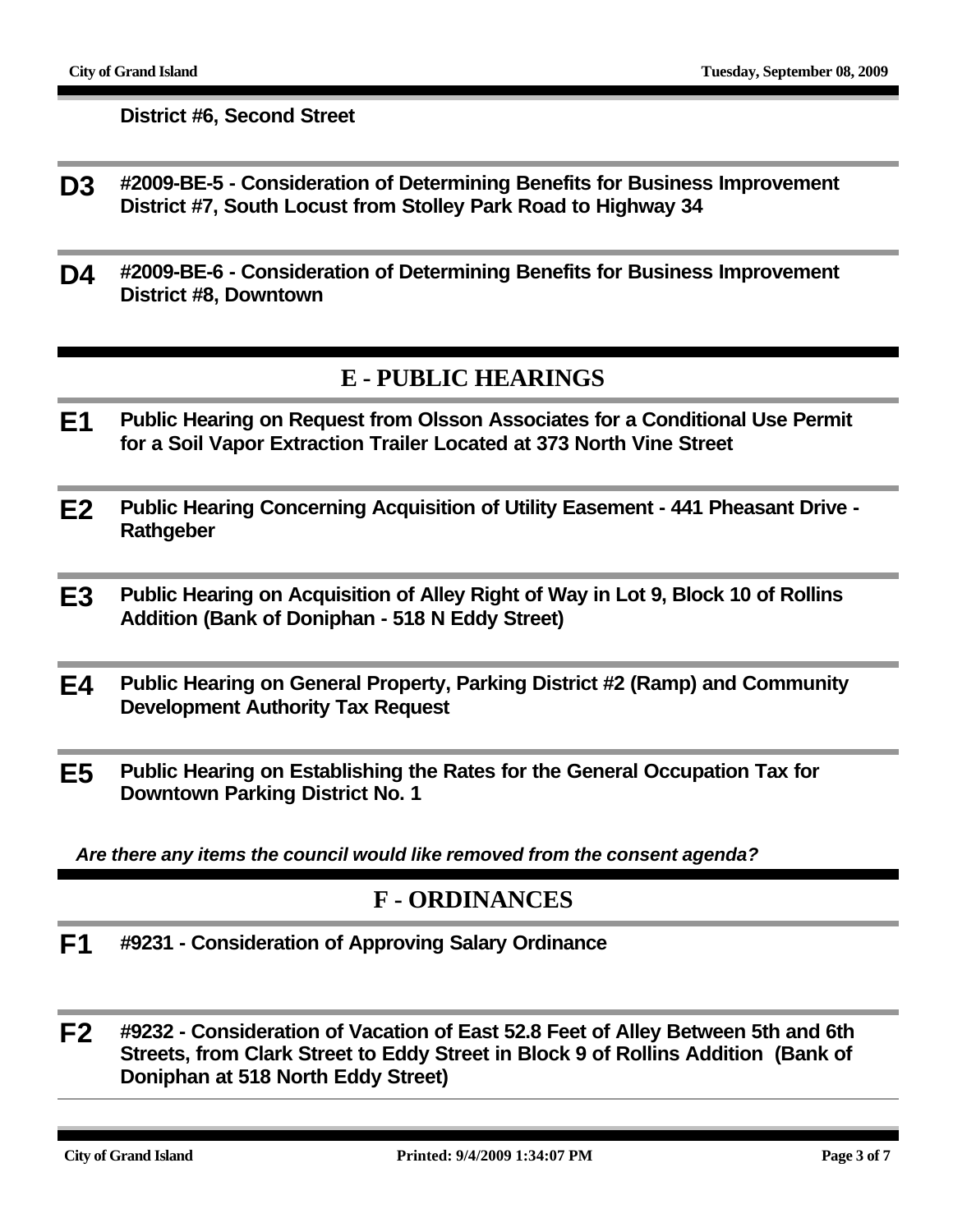- **F3 #9233 Consideration of Approving FY 2009-2010 Annual Single City Budget, The Annual Appropriations Bill Including Addendum #1**
- **F4 #9234 Consideration of Amendments to Chapter 13 of the Grand Island City Code Relative to Occupation Tax for Downtown Improvement and Parking District No. 1**
- **F5 #9235 Consideration of Assessments for Business Improvement District #4, South Locust Street from Stolley Park Road to Fonner Park Road**
- **F6 #9236 Consideration of Assessments for Business Improvement District #6, Second Street**
- **F7 #9237 Consideration of Assessments for Business Improvement District #7, South Locust from Stolley Park Road to Highway 34**
- **F8 #9238 Consideration of Assessments for Business Improvement District #8, Downtown**

#### **G - CONSENT AGENDA**

- **G1 Approving Minutes of August 25, 2009 City Council Regular Meeting**
- **G2 #2009-207 Approving Final Plat and Subdivision Agreement for Country Club Third Subdivision**
- **G3 #2009-208 Approving Final Plat and Subdivision Agreement for J.H. Harders Third Subdivision**
- **G4 #2009-209 Approving Acquisition of Utility Easement 441 Pheasant Drive Rathgeber**
- **G5 #2009-210 Approving Burdick Station GT1 Generator Rotor Inspection and Testing**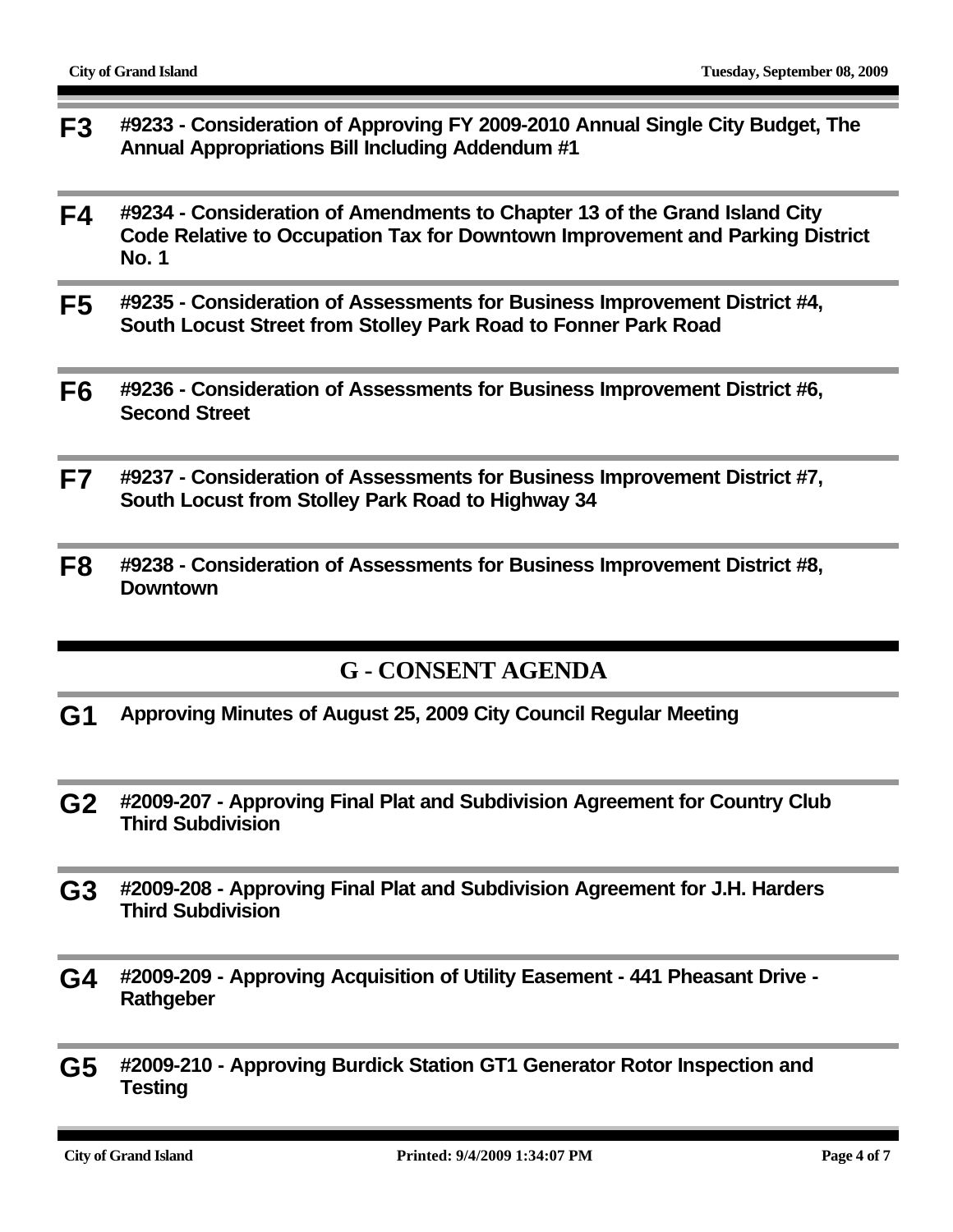**G6 #2009-211 - Approving Burdick Station Controls Computer Upgrade**

- **G7 #2009-212 Approving Supplemental Agreement Number 1 with NDOR for Repairs to a Portion of US Highway 34/US Highway 281**
- **G8 #2009-213 Approving Time Extension to the Contract with Galvan Construction, Inc. for Construction of Handicap Ramp Project No. 2009-1**
- **G9 #2009-214 Approving Amendment #3 to the Consulting Services Agreement for Major Permit Modification at the Solid Waste Landfill**
- **G10 #2009-215 Approving Award of Proposal for Engineering Consulting Services for the Central Community College to Wood River Drainage Project**
- **G11 #2009-216 Approving Acquisition of Alley Right of Way in Lot 9, Block 10 of Rollins Addition (Bank of Doniphan - 518 N Eddy Street)**
- **G12 #2009-217 Approving Change Order Number 3 for Capital Avenue Widening, Street Improvement District Number 1256**
- **G13 #2009-218 Approving Bid Award for Surface Prep and Painting of Island Oasis Water Park**
- **G14 #2009-219 Approving Bid Award for Furnishing & Installation of Well at Veterans Athletic Field Complex**
- **G15 #2009-220 Approving Bid Award for Furnishing & Installation of Irrigation System at Veterans Athletic Field Complex**
- **G16 #2009-221 Approving Bid Award for Grading Improvements for New Veterans Athletic Field Complex**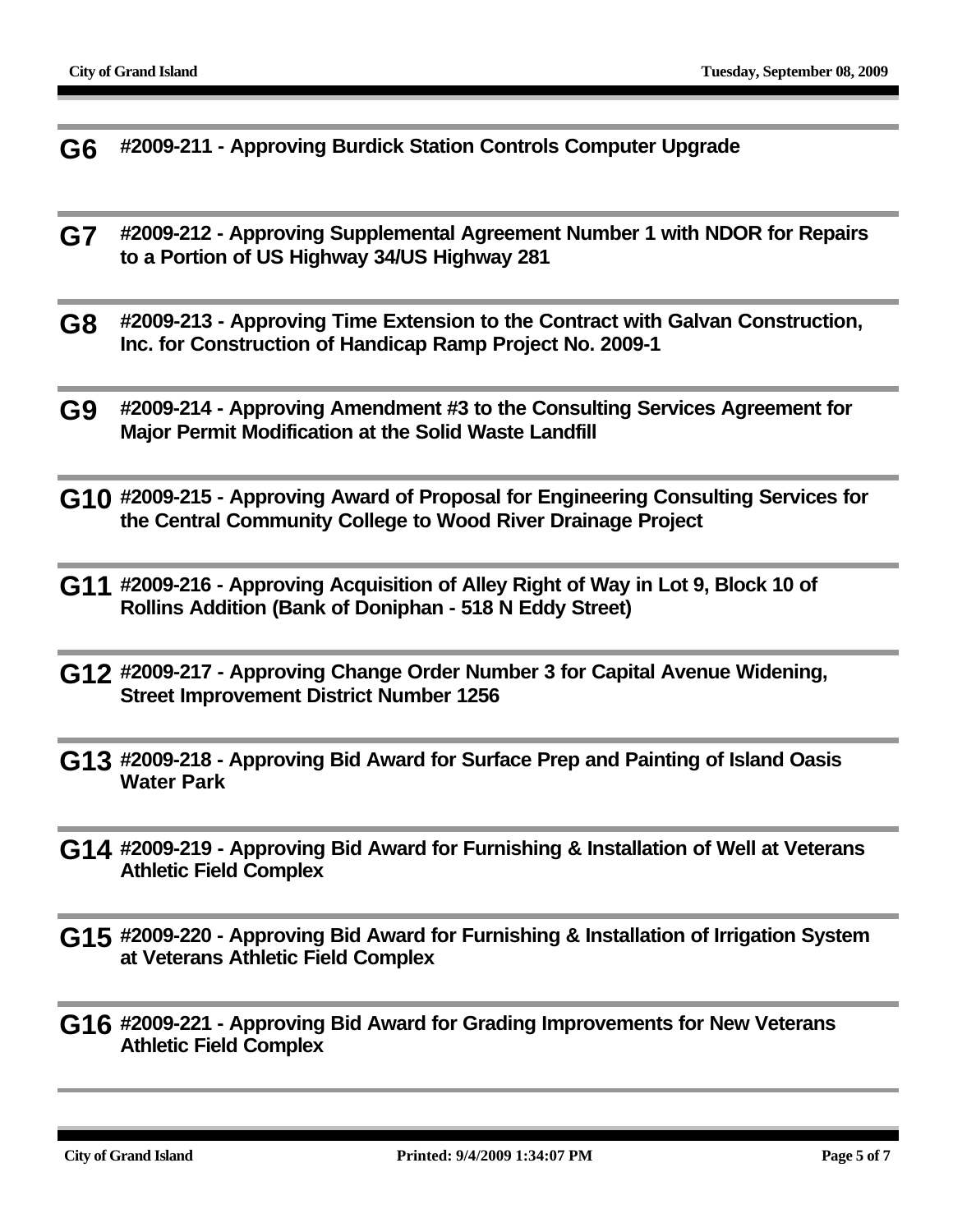- **G17 #2009-222 Approving Agreement with the Nebraska Game and Parks Commission for Enhancement of Hunter Education at the Heartland Public Shooting Park**
- **G18 #2009-223 Approving Authorizing Park and Recreation Department Staff to Apply for Trail Grant**
- **G19 #2009-224 Approving First Amendment to Lease Agreement with Fonner Park Exposition and Events Center, Inc., Hall County Livestock Improvement Association, City of Grand Island, and the Nebraska State Fair Board**
- **G20 #2009-225 Approving Annual Agreement for Financial Software Licensing and Support**

#### **H - REQUESTS AND REFERRALS**

**H1 Consideration of Request from Olsson Associates for a Conditional Use Permit for a Vapor Extraction Trailer Located at 373 North Vine Street**

#### **I - RESOLUTIONS**

- **I1 #2009-226 Consideration of Approving General Property, Parking District #2 (Ramp) and Community Redevelopment Authority Tax Request**
- **I2 #2009-227 Consideration of Approving 1% Increase to the Lid Limit**
- **I3 #2009-228 Consideration Directing Property Owner to Repair Sidewalk at 216 S Oak Street**

#### **J - PAYMENT OF CLAIMS**

- **J1 Approving Payment of Claims for the Period of August 26, 2009 through September 8, 2009**
- **J2 Approving Payment of Claims for the Period of July 29, 2009 through September**